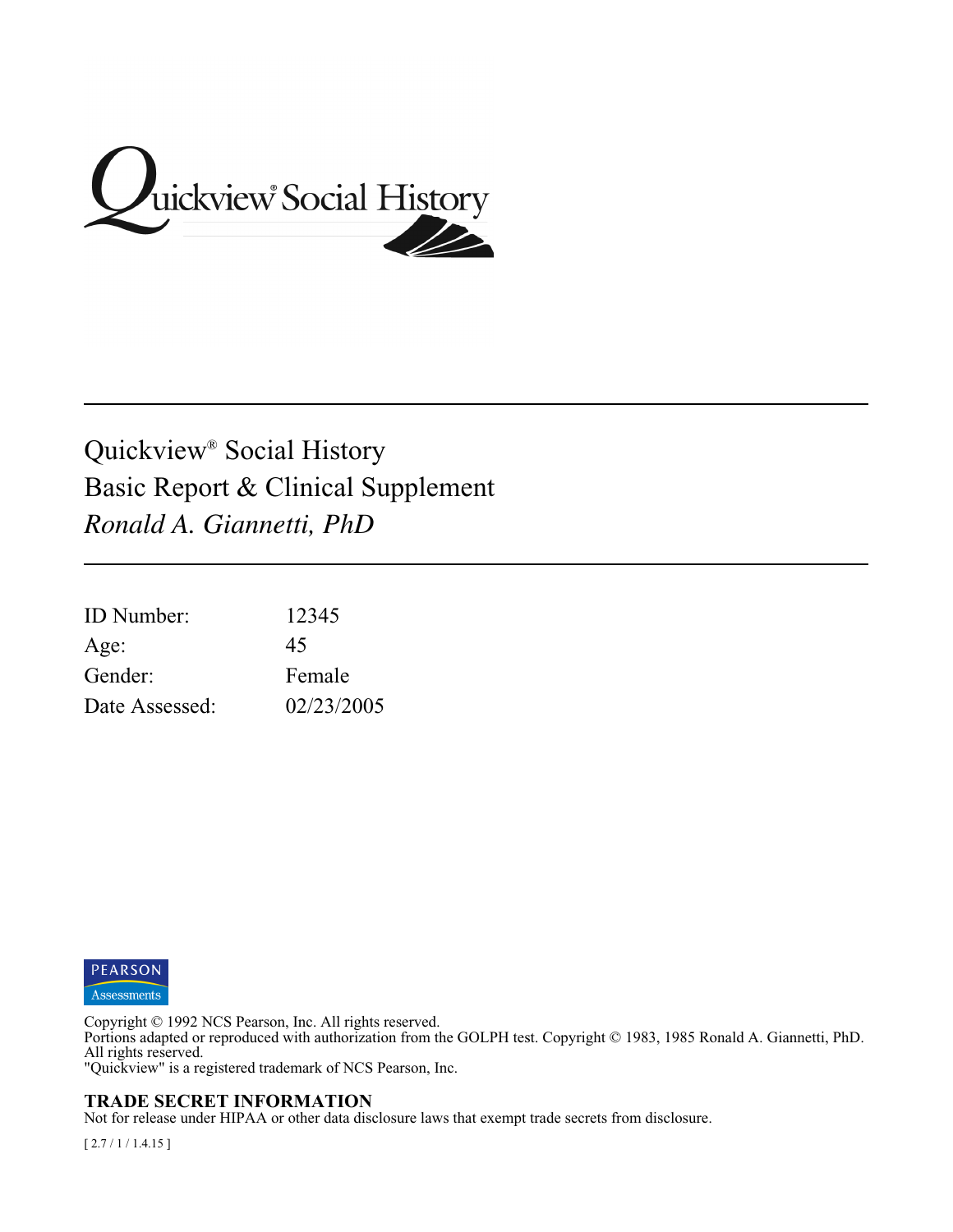#### **INTRODUCTION**

The client is a 45-year-old white Protestant female. She considers herself to be not very devoutly religious.

She lives in an apartment and has lived there for one to two years. She lives with her child.

When asked about her dietary habits, she indicated that her diet is nutritious. She says she eats breakfast, dinner, and snacks.

She is using nonprescription, over-the-counter medication.

In her spare time the client enjoys literary activities and television.

### **DEVELOPMENTAL HISTORY**

While pregnant with her, her mother smoked tobacco and drank alcohol. At the time of her delivery she was premature, was underweight, and was put in an incubator.

As a child the client was neither happy nor unhappy and recalls that she was ill no more often than her peers. As a teenager she was somewhat unhappy but remembers being very healthy. Before age 18 she had a close friend with whom she could discuss nearly anything. She has such a friend now.

The client is not aware of childhood problems with toilet training or with learning to sit up, crawl, stand, walk, talk, feed herself, or dress herself. She does, however, report a childhood problem with thumb sucking. She does not report any childhood fears or phobias. She remembers that before age 13 she was moody, was a show-off, was a braggart, and had difficulty learning skills that require coordination. She recalls being a daredevil.

The client does not report a history of having suicidal preoccupations or attempting suicide as a child or teenager. She reports being sexually molested several times as a child or teenager by her father. She ran away from home twice, and stayed away overnight once. She reports no unusual eating habits as a teenager.

She learned about menstruation from a class at school before she had her first period and felt that the explanation she received was not thorough but good enough. She recalls simply accepting her first period. She felt that she could discuss nothing about sex with her parents. She began dating at the age of 18 or younger. She usually dated every week. She usually dated one person at a time and remembers that her parents objected to the individuals she dated but did not interfere. After the first time she had heterosexual intercourse she reportedly felt sad and unsatisfied. Currently, she enjoys sexual intercourse. She did not have a homosexual experience before age 18 or afterward.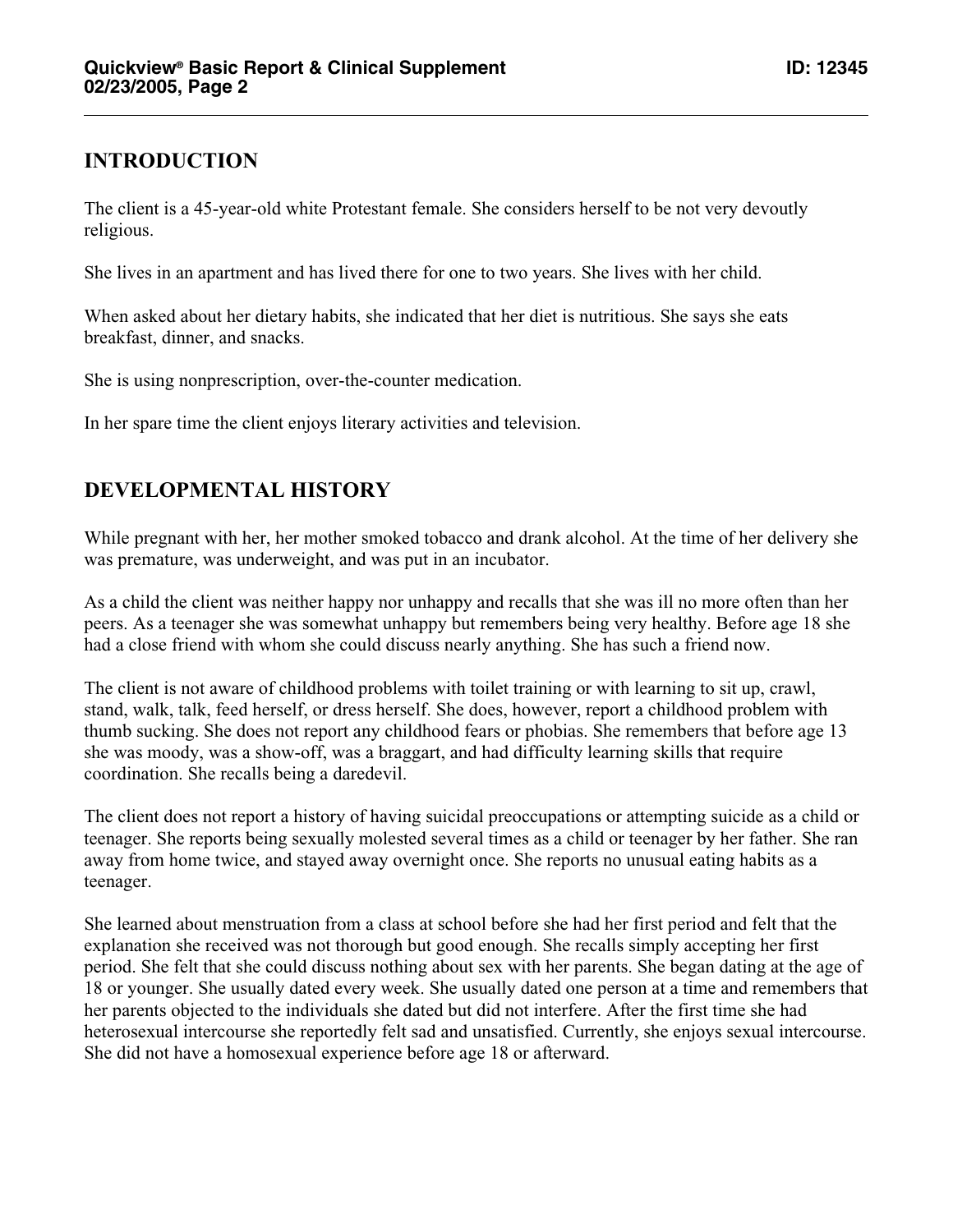### **FAMILY OF ORIGIN**

The client was raised by her natural parents. The client reports having a brother and a sister. Her natural father drank excessively.

The client reports that her mother loved her but gave her very little time and attention. She recalls that she could usually talk to her mother about problems. She claims that her mother accepted her but criticized her when necessary. She reports that her mother always praised her for her accomplishments. She was reasonably strict but allowed her more freedom than desirable. Her mother sometimes punished her when she misbehaved. To punish the client psychologically, her mother would yell at her or take away privileges. Corporal punishment typically included spanking or slapping.

She reports that her father liked her but did not love her and that he gave her very little time and attention. She was never able to talk to her father about problems. She claims that her father criticized everything she did. She reports that her father occasionally praised her for her accomplishments. Her father was not very strict and allowed her more freedom than desirable. Punishment never resulted when her father discovered that she had misbehaved.

### **EDUCATIONAL HISTORY**

She reports that her elementary school performance was usually good. She admits being truant often during her elementary school years, but she was not placed in any special classes for students with behavioral problems. In general, she had mixed feelings about elementary school and describes herself as being neither popular nor unpopular with most schoolmates.

In high school she received mostly C's. She remembers having difficulty in high school because of problems at home and involvement with a bad crowd. She admits to being truant often in high school. The client describes herself as being neither popular nor unpopular with other students and as being generally unhappy in high school. She did not report graduating from high school.

#### **MARITAL HISTORY**

The client reports her primary sexual orientation to be heterosexual. She is currently divorced (or had a marriage annulled). She reports being married twice. She reports having one natural child. Because she did not answer any items concerning a spouse or partner, it is assumed that she does not have one at this time.

# **OCCUPATIONAL HISTORY/FINANCIAL STATUS**

The client is currently unemployed and looking for work. She has quit, been laid off from, and been fired from jobs in the past. She reports resigning from a previous job because of an opportunity for a better job, a move to another location, and dissatisfaction with her job. She has quit a job more than once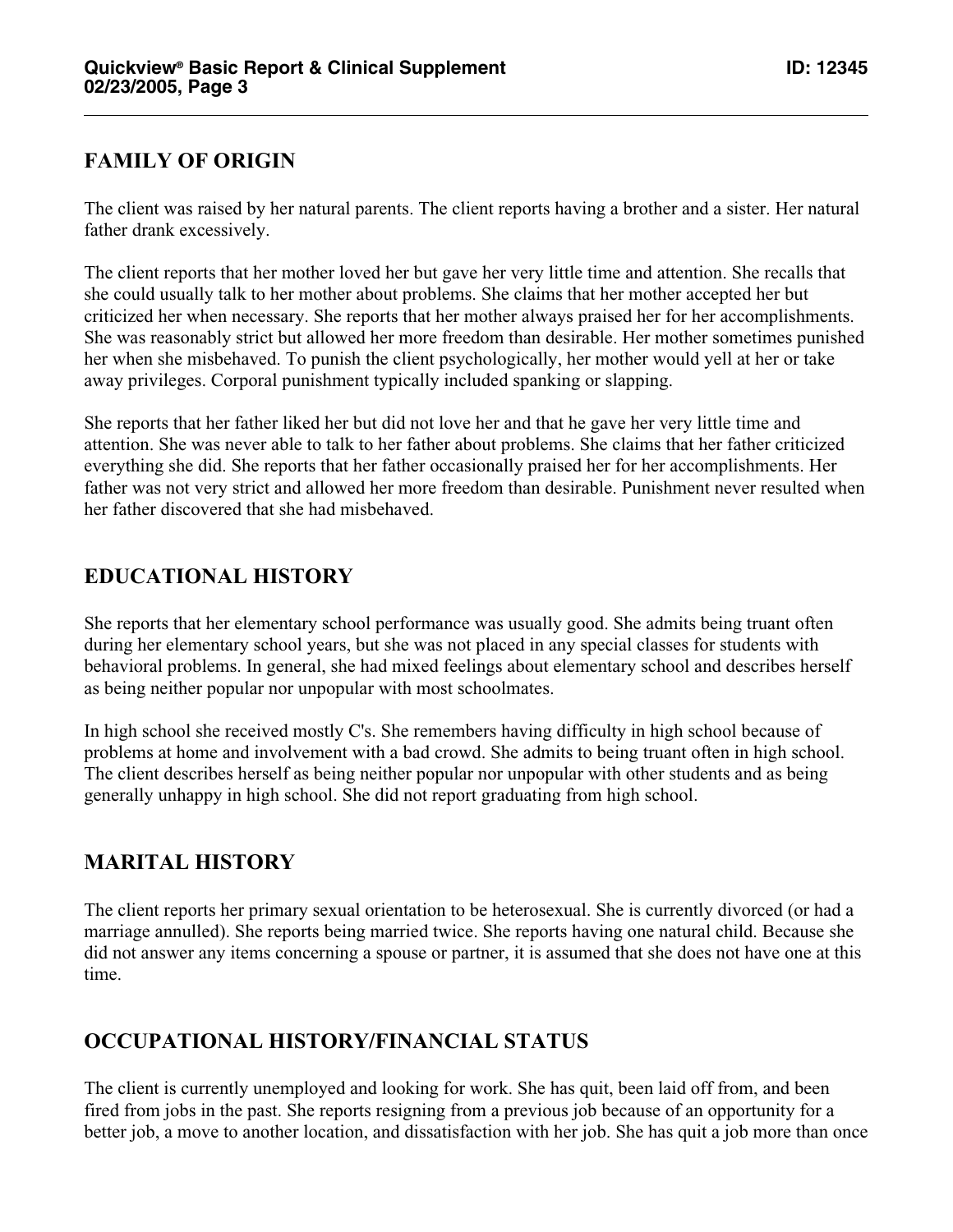without having another one to go to. Over the past year her household income has remained about the same and is insufficient to pay for basic necessities. She is experiencing money problems because of debt.

## **LEGAL HISTORY**

She has filed a lawsuit concerning divorce. A lawsuit has been initiated against her concerning divorce.

# **MILITARY HISTORY**

The client has never served in the United States military.

#### **SYMPTOM SCREEN**

The last physical examination the client had was more than a year ago; she recalls the doctor noting a problem at that time. The client's last dental exam was more than a year ago. She is currently having no problems with her teeth or gums. She reports having had surgery performed once. She believes that she is currently in fair health.

Her family history includes tuberculosis, Huntington's chorea, and gout. She is near-sighted. Her history also includes frequent bronchitis and jaundice. She has also suffered from eczema.

She describes her menstrual periods as irregular and as lasting four to six days on the average. She experiences premenstrual irritability, headaches, and loss of energy. Her periods are accompanied by irritability. She is not pregnant but has been pregnant once before. Her past pregnancy was terminated by cesarean section. The client reports that she has recently been troubled by neck pain and back pain.

The client currently drinks alcohol daily. She usually drinks beer, wine, or hard liquor. She reports attempting to control her alcohol intake, having difficulty controlling her alcohol intake, and drinking despite a contraindicating physical condition, and she has experienced an increase in tolerance over time. When she stops drinking, she experiences tremulousness, headaches, and insomnia. Her drinking has resulted in absenteeism from work and trouble on the job. She has undergone detoxification, participated in outpatient therapy, and attended AA meetings for her alcohol problem.

She does not report any use of unprescribed psychoactive drugs.

No episodes of depressed mood, diminished energy, loss of appetite, sleep disturbance, or suicidal ideation lasting two or more weeks were reported by the client. No periods of elated mood or hyperactivity lasting one week or more were reported. She does not report having experienced thought broadcasting, thought insertion, thought withdrawal, auditory distortions and hallucinations, grandiose beliefs, persecutory beliefs, or feelings of being controlled.